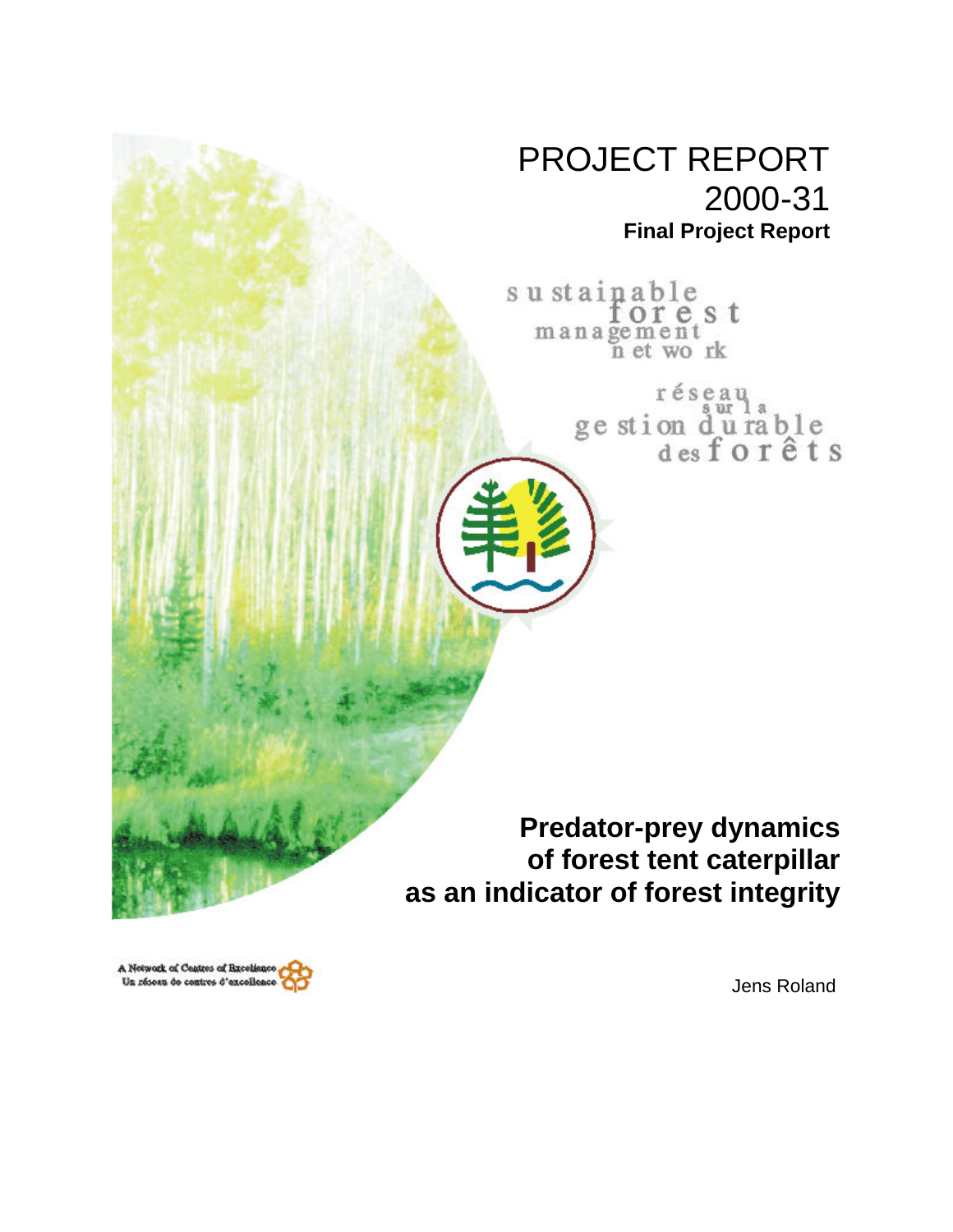For copies of this or other SFM publications contact:

Sustainable Forest Management Network G208 Biological Sciences Building University of Alberta Edmonton, Alberta, T6G 2E9 Ph: (780) 492 6659 Fax: (780) 492 8160 http://www.ualberta.ca/sfm/

ISBN 1-55261-091-8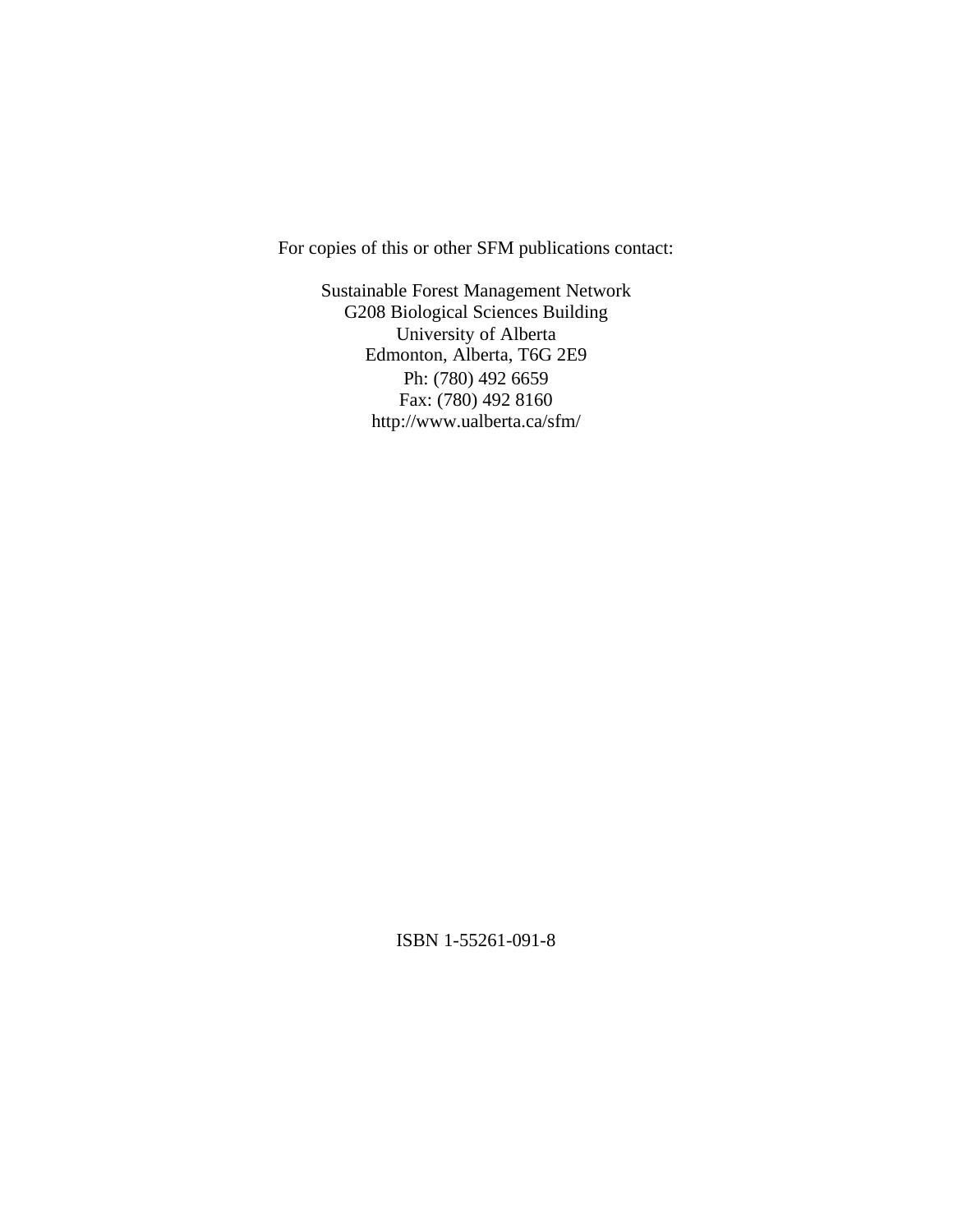# **Predator-Prey Dynamics of Forest Tent Caterpillar as an Indicator of Forest Integrity**

by

**Jens Roland** Dept. of Biological Sciences University of Alberta

**September 2000**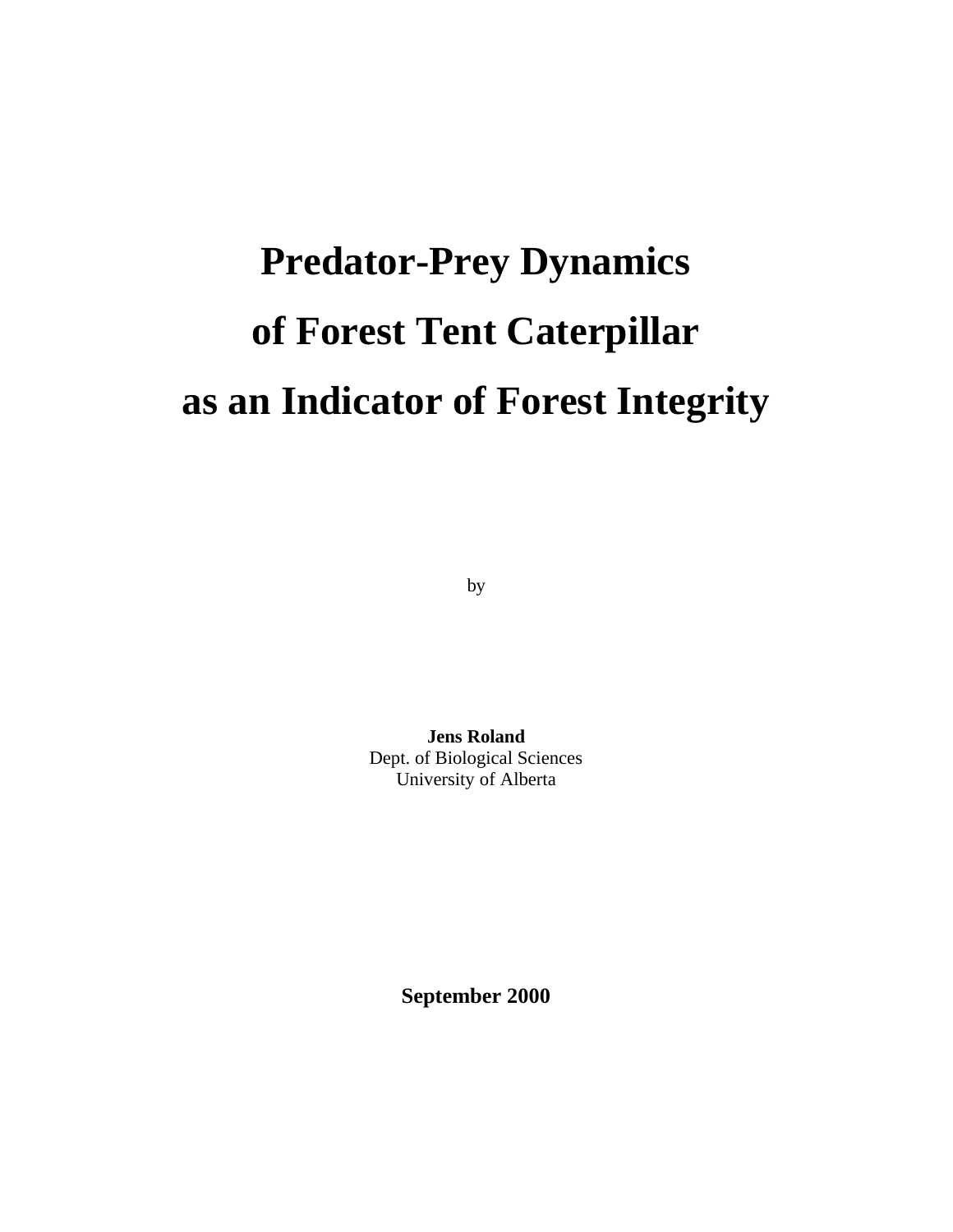#### **ABSTRACT**

We studied the population dynamics of the principal defoliator of aspen forests as it relates to spatial structure of forests. Life-table and experimental studies were used to identify the effects of forest fragmentation on the process driving population collapse, and on the rate of collapse itself. Outbreaks last longer forests which have been fragmented to some degree. The efficacy of two main sources of tent caterpillar mortality, insect parasitoids and viral disease, is reduced in fragmented forests. This pattern is associated with the longer outbreaks. The variation in dynamics due to forest structure is also assessed relative the larger-scale effects of such things as long-term climate patterns across Alberta. Recommendations are made for methods of managing forests which reduces the duration of outbreaks of this defoliator, and hence reduces the loss of annual growth increment and tree mortality.

#### **ACKNOWLEDGEMENTS**

Because of the large-scale nature of this project, it was of necessity assisted by a large number of people, including summer assistants: Norine Ambrose, Sue Cotterill, Alison Crysler, Sherri Fownes, Nusha Keyghobadi, Lorne Louden, Kris Sabourin, Chris Schmidt, Lynette Scott, Kirsty Ward, Arliss Winship; one graduate student, Barry Cooke (Ph.D.); and by three Postdoctoral Fellows: Phil Taylor (NSERC Forestry-Industry), Lorne Rothman (NSERC PDF), and Helena Bylund (Wennergren Foundation PDF, Sweden). Additional funding related to this work were provided by Alberta Pacific Forest Industries (Boyle, AB), by a NSERC-Collaborative Research and Development Grant (CRD), and by PheroTech Inc, (Delta, BC).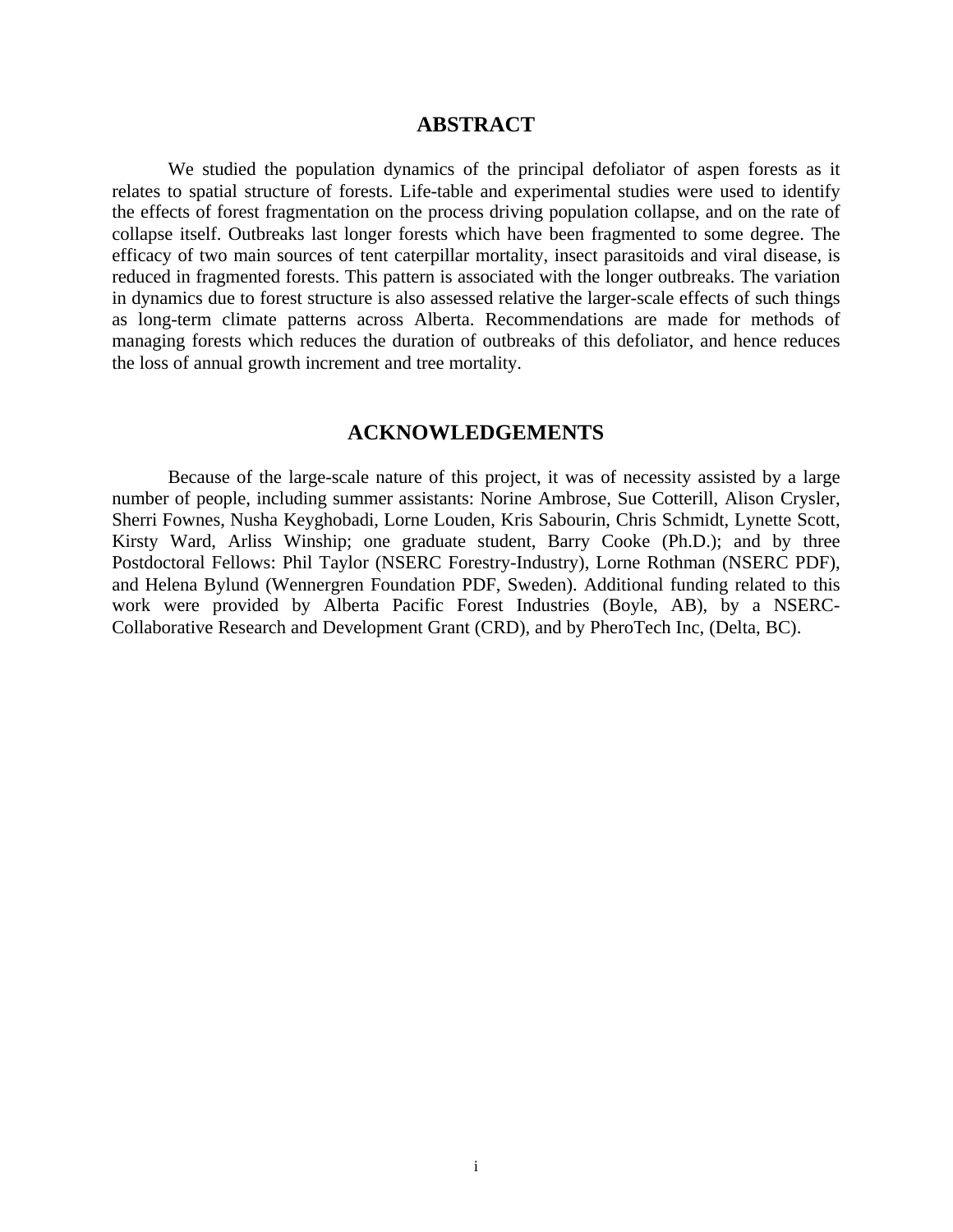#### **INTRODUCTION**

Several processes which affect animal population dynamics must be assessed in a spatial context. These processes would include, for example, dispersal, foraging by both herbivores and predators, the spread of disease, and variation in the effects of weather. The importance of considering the spatial variation and spatial component of population dynamics has received great interest recently (eg. Tilman and Kareiva, 1997). The importance of space is particularly clear when we consider that the arena in which population dynamics are played out is not uniform but rather varies spatially. The measurement of such variation has recently developed into the field of landscape ecology. Components of habitat such as its composition (stand type), context (stand adjacency) and connectivity (fragmented or contiguous) are each implicitly spatial, and form the basis for landscape ecology. Because management of ecological systems, be they fisheries or forests, are done at large spatial scales, its success may be enhanced by conducting research on parts of these ecosystems (such as predator-prey dynamics) by taking a large-scale, spatial, and landscape-oriented approach.

Forest management, by its nature, has the potential for altering habitat structure at very large scales. These effects may be negative on some components of the forest ecosystem, and my enhance others. Disturbance of forests by forest insect outbreaks similarly occur at large spatial scales. Factors which promote forest defoliator outbreak, therefore, are likely to be affected by landscape, and alteration of forest structure may either exacerbate these outbreaks or potentially minimize them. There exists therefore to manage defoliator outbreaks by managing forest structure.

Forest tent caterpillar are one of two principal defoliating insects of the boreal mixedwood forest; the other being spruce budworm. Tent caterpillar undergo dramatic increase and collapse of populations, with a period of approximately 10 to 11 years. During the outbreak phase of their cycle, tent caterpillar are probably the most abundant animal (in terms of biomass) in aspen-dominated boreal forest, causing complete defoliation of trembling aspen trees. Their defoliation not only reduces the incremental growth of aspen trees to almost zero (ref.), but repeated defoliation of aspen trees, also increases the risk of tree mortality (Hildahl and Reeks, 1960). In Ontario, increased fragmentation of boreal mixedwood forests through forestry and agriculture, is associated with longer duration of tent caterpillar outbreaks by several years (Roland 1993).

This study examines how forest structure interacts with population process which drive tent caterpillar dynamics, and identifies not only the forest structure needed for these processes to operate normally, but also identifies the spatial scale at which that structure needs to be maintained. Although the dynamics of tent caterpillar can be divided into the increase phase and decline phase, the bulk of this project examines with the effects of forest structure on processes acting on peak and declining populations. In practical terms, therefore, although forest structure affects both the 'risk of outbreak' and the 'rate of population collapse', here we focus on the latter.

This research was undertaken for two main reasons: 1. to identify how aspen-dominated forests might be physically structured to minimize the impact of this defoliator (the corollary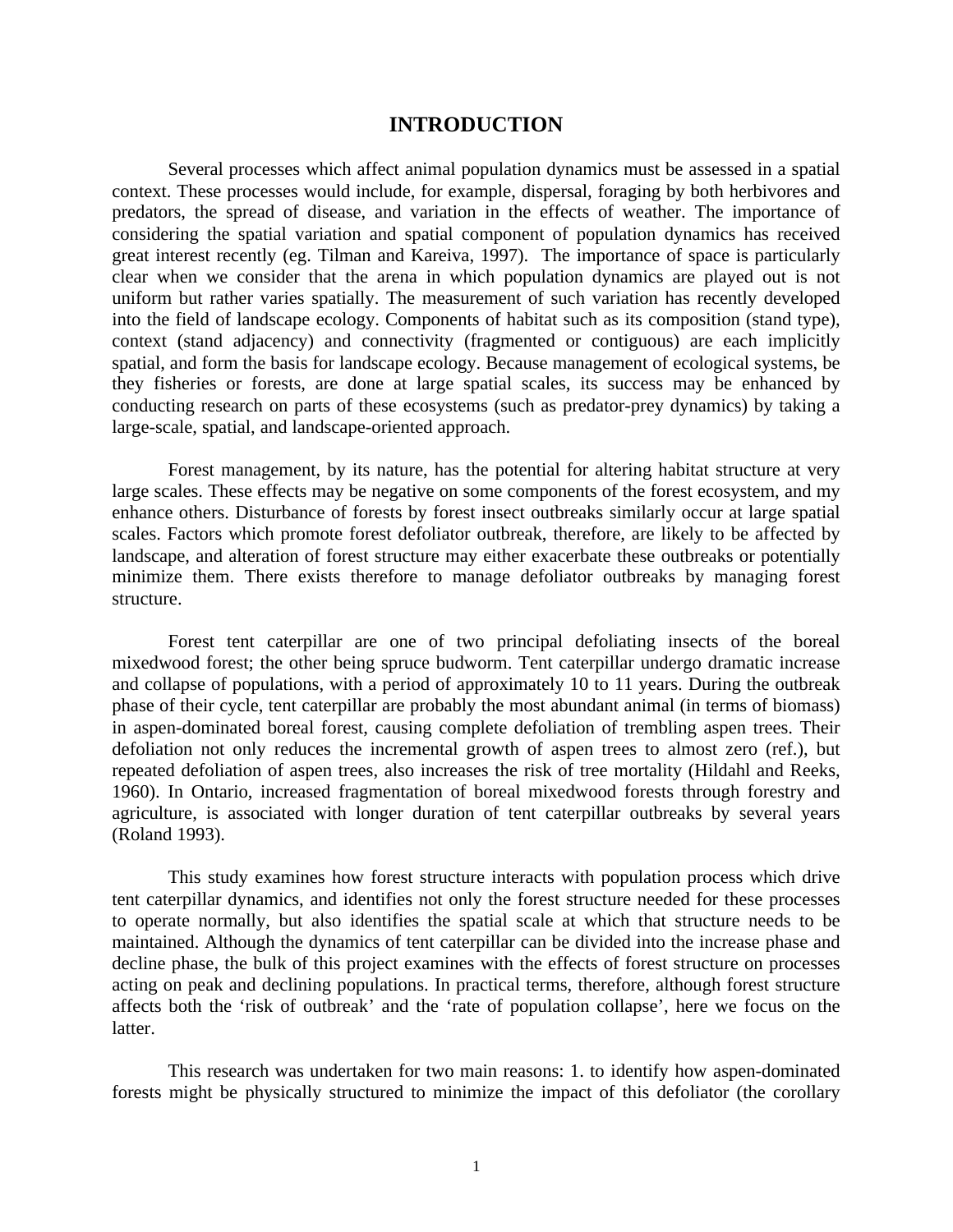being how not to structure aspen forests, promoting outbreak), and 2. to understand how altered forest structure affects the dynamics of a predator-prey system generally.

#### **SUMMARY OF DATA ANALYSIS / RESULTS**

#### **1. Observational study of effect of forest structure on parasitism (Jens Roland, Phil Taylor, Helena Bylund [Wennergren Foundation PDF].**

This study examines the effects of forest structure on several species of parasitoid which are associated collapse of tent caterpillar populations - as part of the explanation for longerlasting insect outbreaks in fragmented forests. Two components of this project are identifying these effects (are parasitism rates higher or lower in more fragmented forests) and the spatial scale at which that fragmentation has its greatest effect (is it the fragmentation at the local scale that determines rates of parasitism, or at some spatial larger scale).

Tent caterpillar populations were sampled at 127 sites covering an area of 400 km2 near Ministik Hills, Alberta. The forest structure around each of these sites was characterized at 6 spatial scales (53m, 106m, 212m, 425m, 850m, 1700m), based on a 1:20:000 photo mosaic (5.3m pixel size) of the study area, classified by forest and non-forest habitat. By measuring forest structure at several spatial scales, the level of parasitism for each of a number of parasitoid species could be related for the degree of forest fragmentation estimated at each spatial scale. The assumption in this analysis is that the scale of measurement which provides the strongest relationship between landscape and parasitism, is the scale at which that species of parasitoids responds to habitat structure (Roland and Taylor, 1997); presumably via it's search behaviour. Parasitism by four species of parasitoid was analyzed in this way: *Carcelia malacosomae*, *Patelloa pachypyga*, *Leschenaultia exul*, and *Arachnidomyia aldrichi*. Of these, the latter three are consistently associated with collapse of tent caterpillar populations, be they in Ontario (Sippell, 1962), Minnesota (Witter and Kulman, 1979), or in Alberta (Parry, 1995).

Parasitism by *P. pachypyga*, *L. exul* and *A. aldrichi* were positively rated to the amount of forest cover; they caused the highest rate of parasitism in contiguous blocks of forest (positive coefficients in Figs. 1b, c, d); as fragmentation increases these fly species cause lower rates of parasitism. The scale at which forest fragmentation has it's greatest effect differs among the three species. The smallest of the three species, *P. pachypyga*, responds most strongly to structure at a scale of 212m (Fig 1b); *A. aldrichi* responds most strongly to forest structure at a scale of 425m (Fig. 1c); parasitism by the largest of the three species, *L. exul* is affected most strongly by the level of fragmentation at a scale of 850m (Fig. 1d). One fly species, *C. malacosomae*, actually causes lower rates of parasitism in contiguous forests, and responds most strongly to fine-scale local forest structure (53m).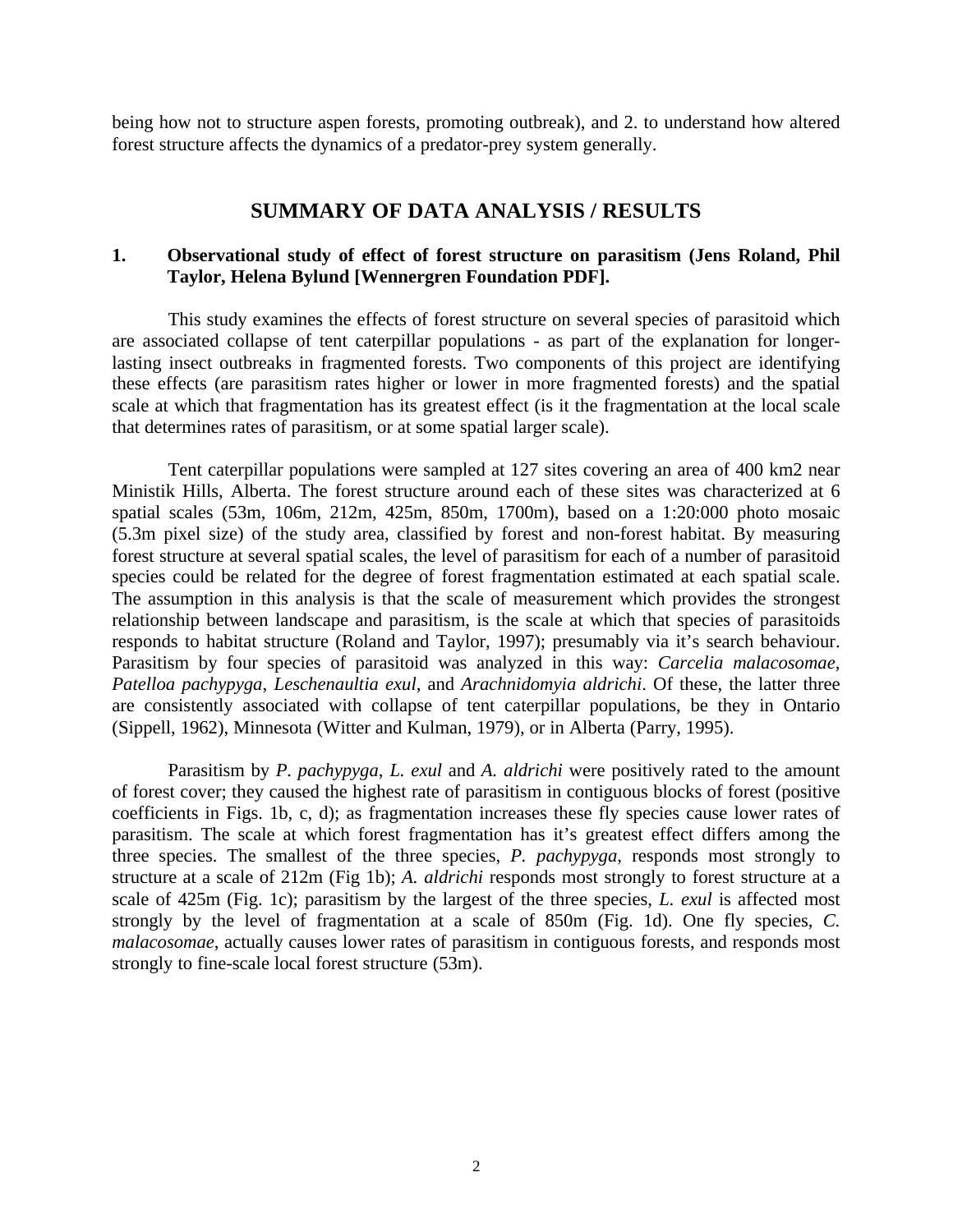

Figure 1. Regression statistics for the effects of forest structure measured at 6 different scales on the coefficient  $(\bullet)$  and deviance accounted for () on parasitism by four species of parasitoid attacking forest tent caterpillar. Arrow for each species indicates the spatial scale at which forest structure has its greatest effect on parasitism (See Roland and Taylor, 1997 for details). Note that coefficients for *Carcelia malacosomae* are negative indicating greater parasitism in areas with less forest.

The over-all pattern for the parasitoids important during collapse is for a reduced efficacy. The magnitude of this effect is equivalent to a reduction in parasitism by half, for forests fragmented to one-half coverage compared to an intact forest. In order for all of these parasitoids to function normally, forest stands should remain intact at scales of at least 850m on a side and probably a bit larger (72 - 100 ha) , but not as large as 1700m on a side (290 ha). Although outbreaks would still occur in these stands, the implication from these results is that they would collapse within a few years and not be prolonged. This pattern is important in light of the relative importance of number of years of tree defoliation vs severity of defoliation; the number of years of defoliation not only determines the amount of lost tree increment, but also the risk of canker and tree mortality.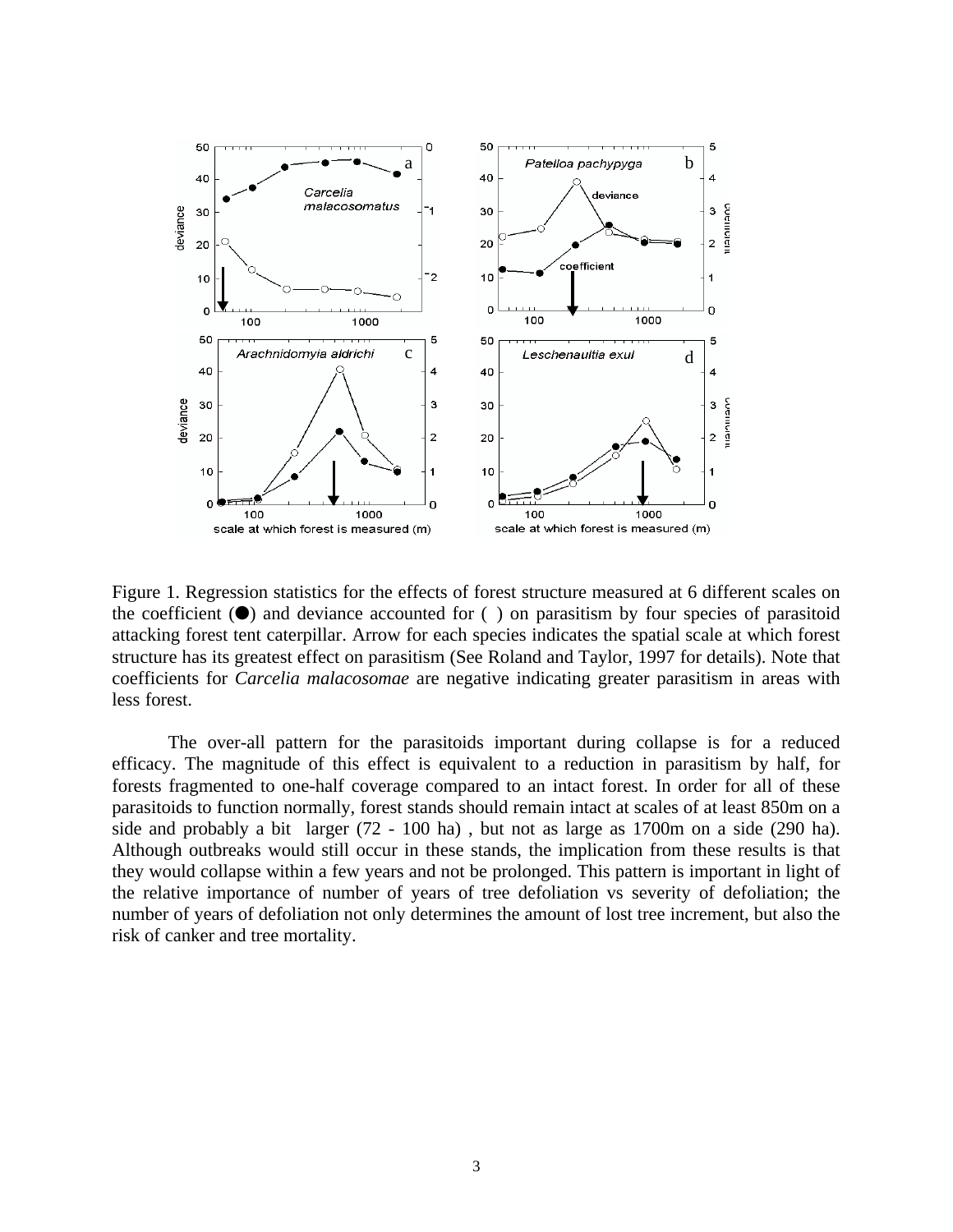#### **2. Experimental and observational study of mortality from virus (Lorne Rothman, [NSERC PDF], Jens Roland).**

These studies were conducted, like those described above for parasitism, to estimate the effects of forest fragmentation on virus mortality of tent caterpillar. Detailed life-table studies of caterpillar colonies permitted the estimation of these effects relative to the effects on mortality from other sources (Rothman and Roland, 1997).

Colonies of first-instar larvae were prepared by combining subsets of individuals hatching from different egg masses collected at sites off of the study grid. These colonies were monitored every second day until pupation, and the fate of each individual was determined. Survival was assessed in relation to the degree of forest fragmentation at each site, measured at two spatial scales: 53m and 106m.



Figure 2. Probability of forest tent caterpillar from egg to pupation as a function of proportion cover by forest (within 53m of each sampling site) across two 32ha grids. The regressions are significant for both grids (from Rothman and Roland 1998).

Survival of tent caterpillars was lower in contiguous forests than in fragmented forests, particularly for the early instar larvae (Fig. 2). Of the larval mortality, that attributable to virus infection was the greatest (Table 1). Survival from virus was much lower in contiguous blocks of forest compared to that in fragmented forests (Fig. 3) within both plots (Rothman and Roland, 1997). In this particular study, forest structure was measured at only two scales: 53m and 106m. The effect of fragmentation on reduction of virus was most evident at the finest scale of measurement, suggesting that the effect is very local. This pattern is consistent with reduced transmission of virus among tent caterpillar at the forest edge (Roland and Kaupp, 1997) due to the inactivation of virus in sunlight, given that edge effects tend to be fine-scale effects.

The implication of these results for forest management is that fine-scale fragmentation of forests can provide refuges from viral mortality for forest tent caterpillar. Small stands with large proportions of forest edge to area will be largely free of active tent caterpillar virus, and hence either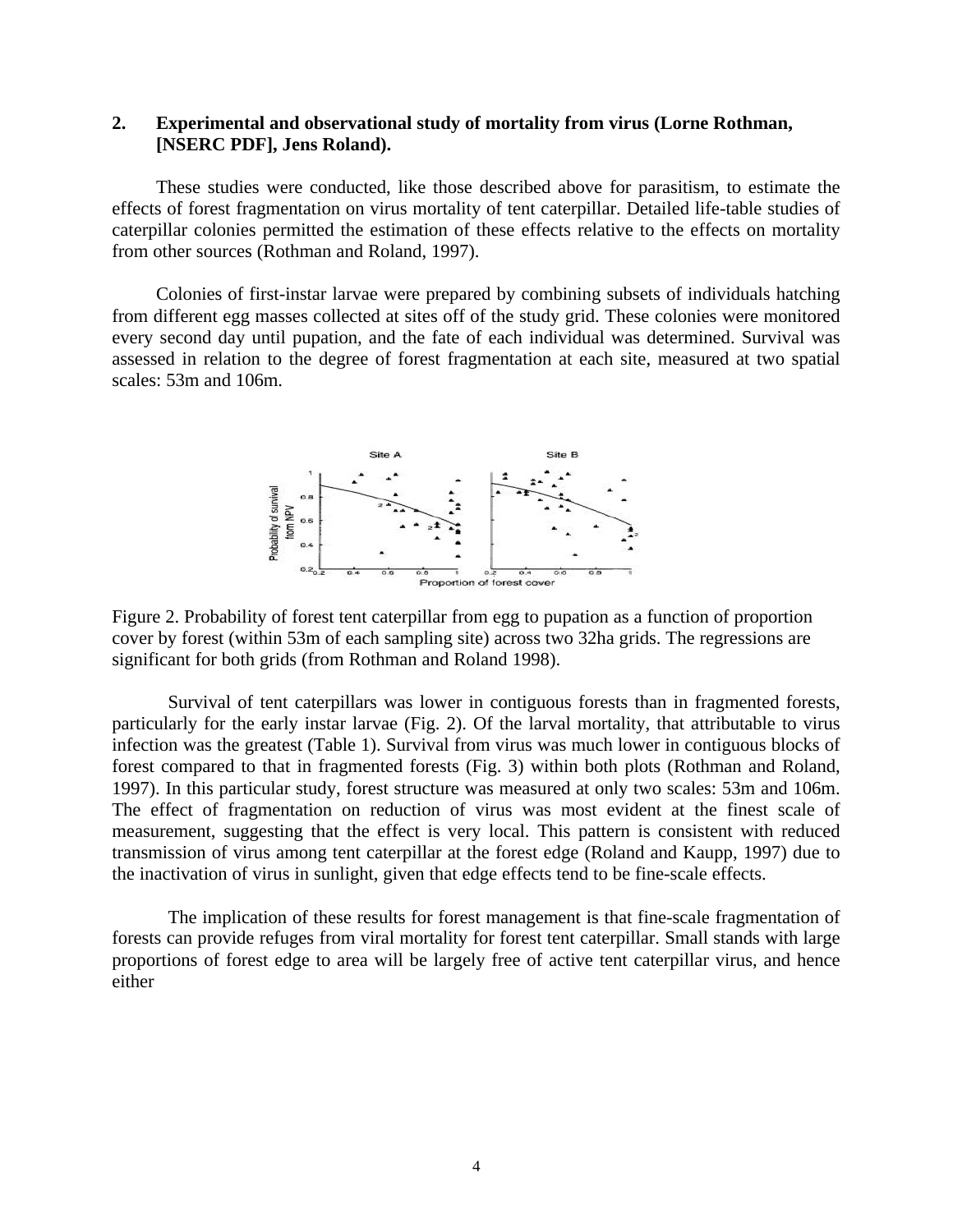#### **3. Dendrochronological study of long-term and large-scale tent caterpillar dynamics (Barry Cooke, Ph.D. candidate, University of Alberta).**

These studies are being completed this summer and fall, with defense of the thesis planned for Christmas, 2000. The use of tree-ring increment from mature trembling aspen trees, permits the identification of pattern of tent caterpillar outbreak over very long (> 80 years).



Figure 3. Probability of forest tent caterpillar surviving from NPV virus as a function of amount of forest cover within 53m of each sampling site. The logistic regressions are significant for both grids. (from Rothman and Roland, 1998).



Figure 4. Incremental growth of trembling aspen trees from 1915 through 1998 at three of nine sites across northern Alberta (details in Cooke thesis in prep.).

Fine-scale patterns of outbreak dynamics. Sections were cut from the base of 3 trees at each of 127 sites across the 400 km2 Ministik Hills study area. The resolution of this grid is about 2km on average. Disks were sanded and polished, and the width of each year's growth was measured under a dissecting scope. Incremental growth was adjusted to effects of drought (Cooke thesis in prep.), and years with reductions in growth were deemed to be years of high tent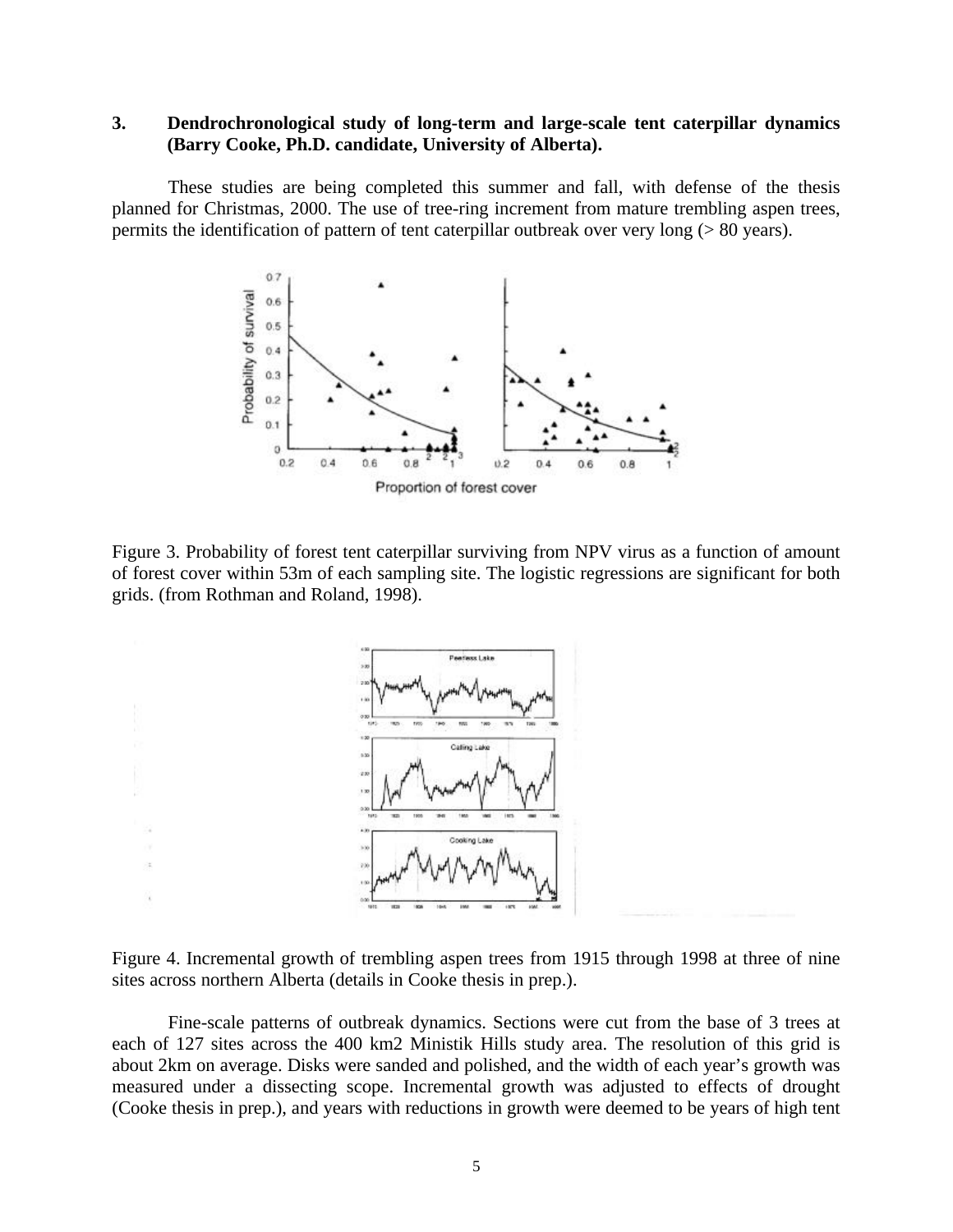caterpillar abundance and tree defoliation. The patterns of outbreak frequency are then related to the surrounding landscape at each sample point.

Large-scale patterns of outbreak dynamics. In order to assess the significance of patterns of outbreak determined from the fine-scale dendrochronological studies described above, a larger-scale series of 9 sites across northern Alberta were analyzed similarly, but with more trees taken per site. Samples were taken at: Peace River, Peerless Lake, Fort McMurray, Whitecourt, Calling Lake, Christina Lake, Drayton Valley, Cooking Lake, and Bonnyville (Fig. 3).

Although detailed analysis is currently being done with respect to effects of climate and forest structure on outbreak dynamics (Cooke thesis, in prep), generally there are more frequent outbreaks in the more southerly sites such as Cooking Lake and Bonnyville, compared to more northerly sites like Peerless Lake and Fort McMurray. These patterns will be considered in light of similar analyses for long-term spruce budworm outbreak in spruce and fir forests in (Hubert Morin, UQ Chicoutimi).

The implications from this study will be to assess the relative importance of variation in outbreak which is due to local effects of forest structure, in light of over-all variation at much larger scales due to processes such as climate. If large-scale effects dominate, then the local effects of forest structure may be irrelevant and forest management could largely ignore managing structure; if local effects such as forest structure dominate, then there is great potential for using forest management to reduce either the severity or duration of defoliator outbreak.

#### **4. Large-scale monitoring (Jens Roland and Chris Schmidt, U of A).**

In addition to the monitoring of collapsing populations at Ministik Hills (point 1 above), we have we have been monitoring low-density populations across the Alberta Pacific Forest Industries FMA in northeastern Alberta since 1995. Pheromone trapping technology was used to estimate density of adult males at each of 175 sites each year. Sites are approximately 5km apart, and run from Athabasca, to Lac la Biche and north past Ft. McMurray, and northwest to Wabasca. Density at each site and the change in density between years are to be related to local forest structure. Forest data are yet to be estimated from the forest cover maps (Alpac and Pearson Timberline, Edmonton). The general pattern for the interval 1995 through 1998, is for an increase in the number of sites with tent caterpillar, and that the density is increasing at sites where tent caterpillar are present (Table 2). These data are still to be analyzed in light of landscape structure around each sampling point.

Table 1. Proportion of sites across the Alpac FMA with forest tent caterpillar moths and mean density per trap at all sites in 1997-99. Data are based on catches in two pheromone traps per site

| Year | N sites | Proportion of sites with moths | mean number of moths per trap $(SE)$ |
|------|---------|--------------------------------|--------------------------------------|
| 1997 | 119     | 0.45                           | 0.33(0.03)                           |
| 1998 | 134     | 0.48                           | 0.66(0.10)                           |
| 1999 |         | 0.99                           | 13.49 (1.06)                         |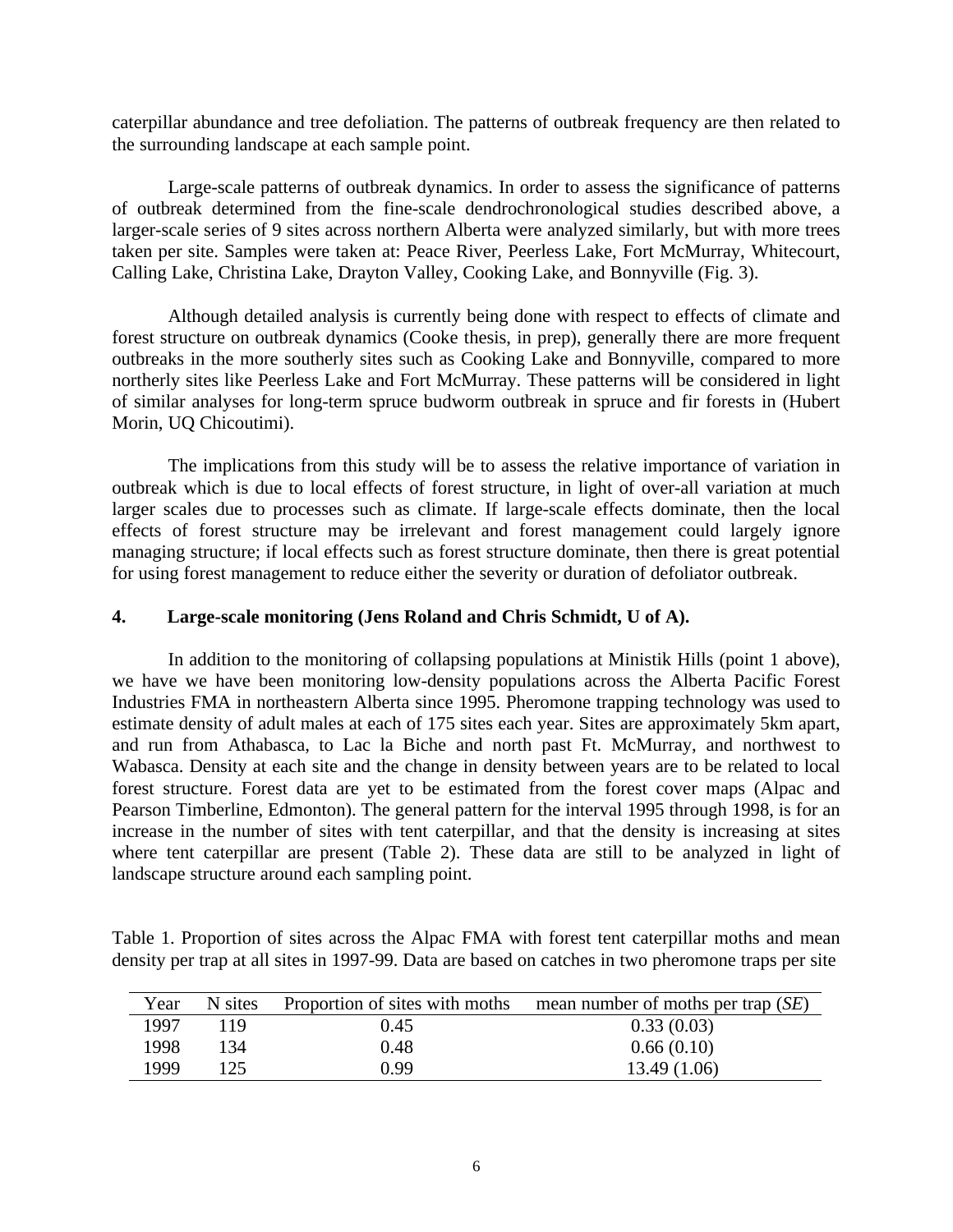Improved trapping protocol is being developed in collaboration with PheroTech (Delta B.C.), and funded by an NSERC CRD grant. These studies will ensure that population estimates based on pheromone catch will be as accurate as possible. This work combines studies on: 1. optimal blend of the pheromone based on improvements to previously published pheromone blends (Chisholm *et al.* 1980; Palansiwamy *et al.* 1983), and on improved release technology using 'Flexlure' (PheroTech) which gives a flat release of pheromone over time rather than a negative exponential release as seen for rubber septa. These improved techniques will ensure that counts are as consistent as accurate as possible and therefore make density estimates among years readily comparable.

#### **5. Population dynamics, landscape and space.**

In collaboration with Dr. Subhash Lele (Dept. of Mathematical Sciences, UofA) we are assessing how population regulation is affected by landscape. This is being done by the use of estimating functions (Lele et al. 1998) to fit our population data for tent caterpillar from 130 sites over a 9-year period. Data are fit to population models which incorporate direct densitydependent processes (within-year effects such as competition and emigration), lagged densitydependent processes (lagged effects such as parasitoids, predators and disease). Parameters for each of these terms were estimated with the inclusion landscape variables as covariates. Preliminary fitting of this model indicates that: 1. direct density-dependent effects are strongest in fragmented sites, which we suggest reflects strong density-dependent dispersal in these sites compared to contiguous forests, and 2. lagged density-dependent effects are strongest in contiguous forests, a pattern consistent with our observed patterns of stronger parasitism in contiguous forests than in fragmented forests.

### **MANAGEMENT IMPLICATIONS**

The principal implications of the results to date relate most strongly to the amount of forest in "leave" areas, and the scale at which these amounts are assessed.

- 1. Greater fragmentation of boreal forests is associated with outbreaks of forest tent caterpillar that last 1 to 3 years longer than in contiguous forests.
- 2. Increase in the number of years of defoliation results in reduced annual increment of aspen and reduced tree survival.
- 3. Because the aspen canopy is virtually totally removed in an outbreak year, there is an associated increase penetration of sunlight to the forest floor, and increase in nutrient to the forest floor as the canopy is converted into insect 'frass'.
- 4. Physical structure of forests can be manipulated to minimize the duration of caterpillar outbreak.
- 5. Leave areas must be at least 850m on a side in order that parasitoids are as efficacious as possible during caterpillar population collapse.
- 6. Small forest blocks, adjacent to large ones, should be removed to eliminate possible refuges from mortality due to parasitoids and/or virus.
- 7. Edge-to-area ratios of "leave" areas should be as small as possible to minimize the size of refuges from mortality due to parasitism and virus infection.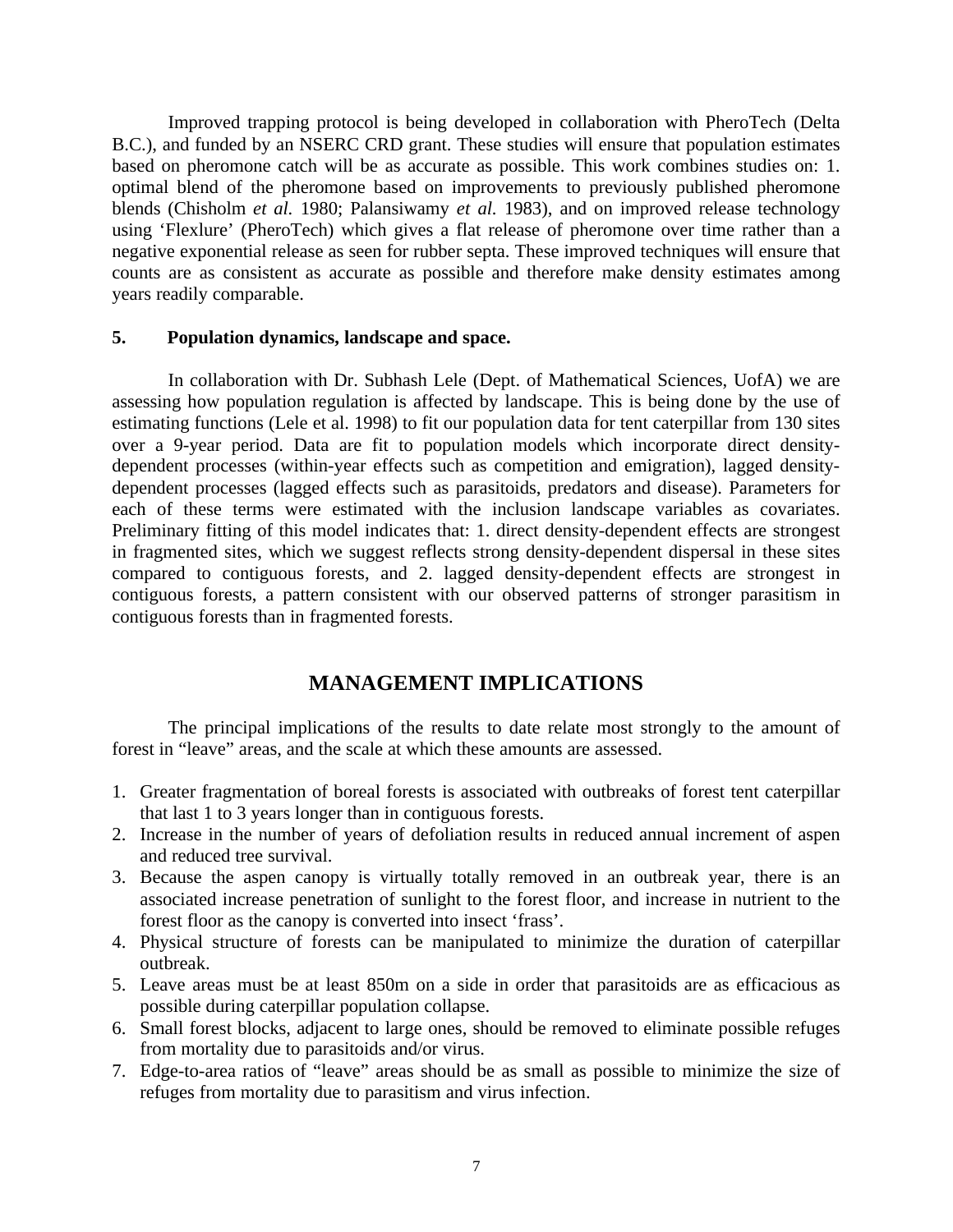#### **CONCLUSIONS**

Based on the studies to date, forest fragmentation appears to reduce the efficacy of natural enemies of forest tent caterpillar, and is associated with prolonged outbreak of this aspen defoliator. As a result, the structure of forests could be managed to ensure the normal functioning of the predator-prey interaction between caterpillar, parasitoids and viral disease, in an effort to minimize the effects of outbreak. These patterns may be particularly evident as we enter a period of population increase (see Table 1) over the next few years. Whereas collapse is likely a largescale phenomenon, in part related to weather, the factors permitting increase are more likely to be fine-scale processes. As a result, local forest structure may be particularly important in facilitating or preventing caterpillar outbreak.

#### **LITERATURE CITED**

- Chisholm, M.D., E.W. Underhill, W. Steck, K,N. Slessor, and G.G. Grant 1980. (*Z*)-5,(*E*)-7 dodecadienal and (*Z*)-5,(*E*)-7-dodecadien-1-ol, sex pheromone components of the forest tent caterpillar, *Malacosoma disstria*. Environmental Entomology, 9: 278-282.
- Hildahl, V. & W.A. Reeks 1960. Outbreaks of the forest tent caterpillar, *Malacosoma disstria* Hübner, and their effects on stands of trembling aspen in Manitoba and Saskatchewan. Canadian Entomologist, 92: 199-209.
- Lele, S, M.L. Taper and S. Gage. 1998. Statistical analysis of population dynamics in space and time using estimating functions. Ecology, 79: 1489-1502.
- Mondor, E. B. & J. Roland 1997 Host location behaviour of *Leschenaultia exul* and *Patelloa pachypyga*: Two tachinid parasitoids of the forest tent caterpillar *Malacosoma disstria*. Entomologia Experimentalis et Applicata 85: 161-168.
- Mondor, E. B. & J. Roland 1998 Host searching and oviposition by *Leschenaultia exul*, a tachinid parasitoid of the forest tent caterpillar, *Malacosoma disstria*. Journal of Insect Behavior 11: 583-592.
- Palaniswamy, P., M.D. Chisholm, E.W. Underhill, D.S. Reed, and S.G. Peesker. 1983. Disruption of forest tent caterpillar (Lepidoptera: Lasiocampidae) orientation to baited traps in aspen groves by air permeation with (5*Z*,7*E*)-5,7-dodecadienal. Journal of Economic Entomology, 76: 1159-1163.
- Parry, 1995. Larval and pupal parasitism of the forest tent caterpillar, *Malacosoma disstria* Hübner (Lepidoptera: Lasiocampidae), in Alberta. The Canadian Entomologist, 127: 877- 893.
- Roland J. 1993 Large-scale forest fragmentation increases the duration of tent caterpillar outbreaks. Oecologia 93: 25-30.
- Roland, J. 2000 Landscape ecology of parasitism. In: Parasitoid Population Biology (M.E. Hochberg and A.R. Ives, eds.) Princeton University Press (*in press*)